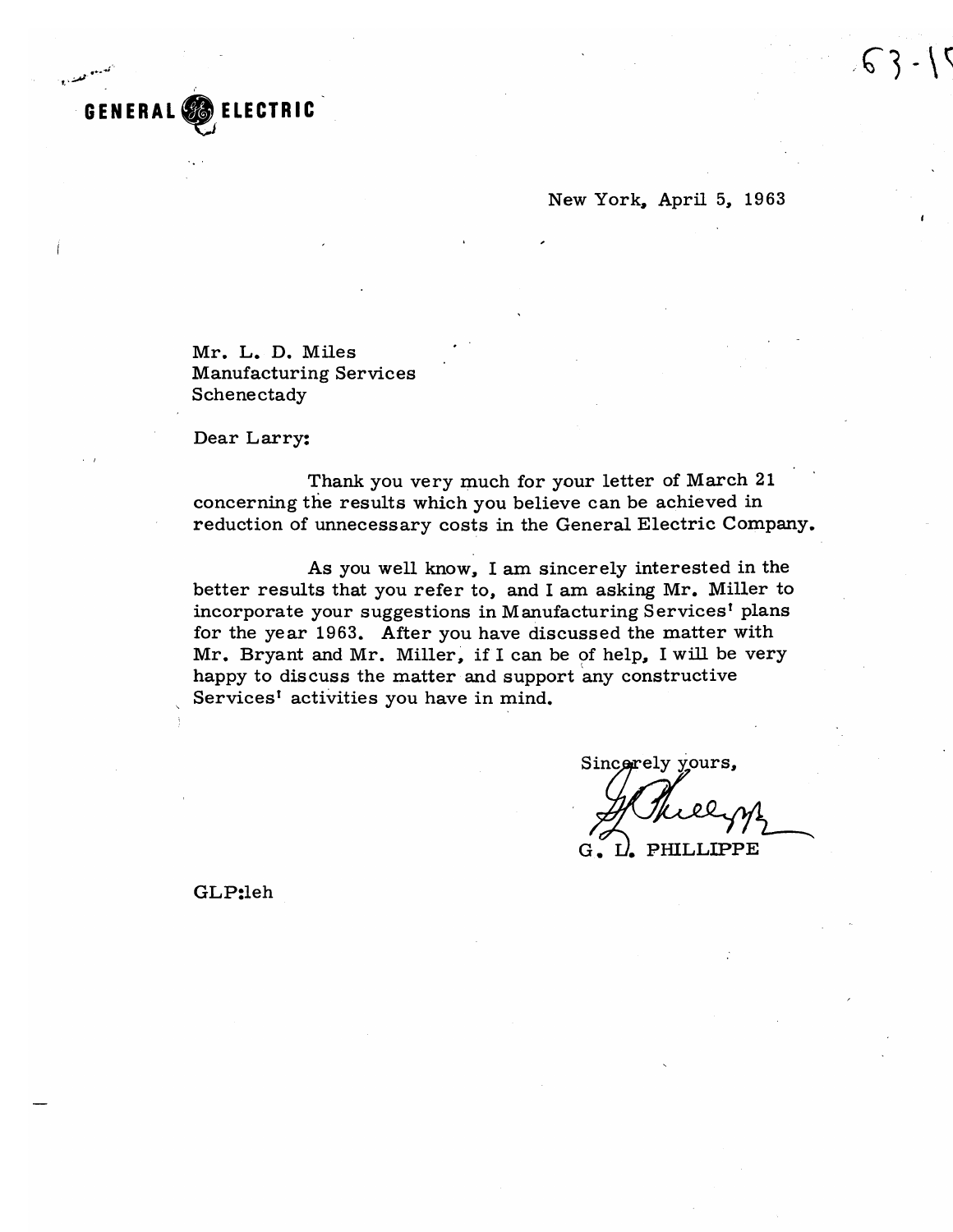**Value** *Servrce* - **Schenectady March 21, 1963** 

**Mr. G. L. Phillippe Presideat NEW YORK OFFICE** 

**Dear Flip:** 

**WouId it be within the redm of possibility for you to inveet three days --one in each of three operating departments** - **-actually experiencing the reatitie. which cause so much unnecereary coat in products and the new procedures of our value**  control system which make it straight-forward for often fewer operating depart**ment people to prevent or remove them** ? **I am referring to uaneceasary coat8 of the** *order* **of magaitude of one-third.** 

**Proven reaulta abound but we have found that responsible men** will **not make changes only because of proven reaulta. They will make permurent change. to recure continuing proven rasulte only if they also have full underatanding** and **if their superiors have adequate understanding. We have found that they will make temporary changes to recurs proven results without undetrtanding, if the need is critical enough and sharply enough focueed upon them.** 

**To "growu thia understanding i8 my task** *for* **one year.** 

**To produce good products at one-third lesu coet requiree changed actions wbich often eliminate traditional costs in manufacturing, in engineering, in marketing,** and in management. These changes are, of course, heavily resisted but gradually **made.** 

**At** present **there** *.earns* **to be extreme reluctaxace to innuvsta in mmrgement procedures, wen for proven results. This reluctance acema to be tied to what they believe to be the attitude of their superior..** 

**The full underatanding which you could aecure in the grass roots in** *three* **day. might** all^^ **pu to guide eome thinking and further ripxuficantly influence the trend of our costa for the next ten years.**